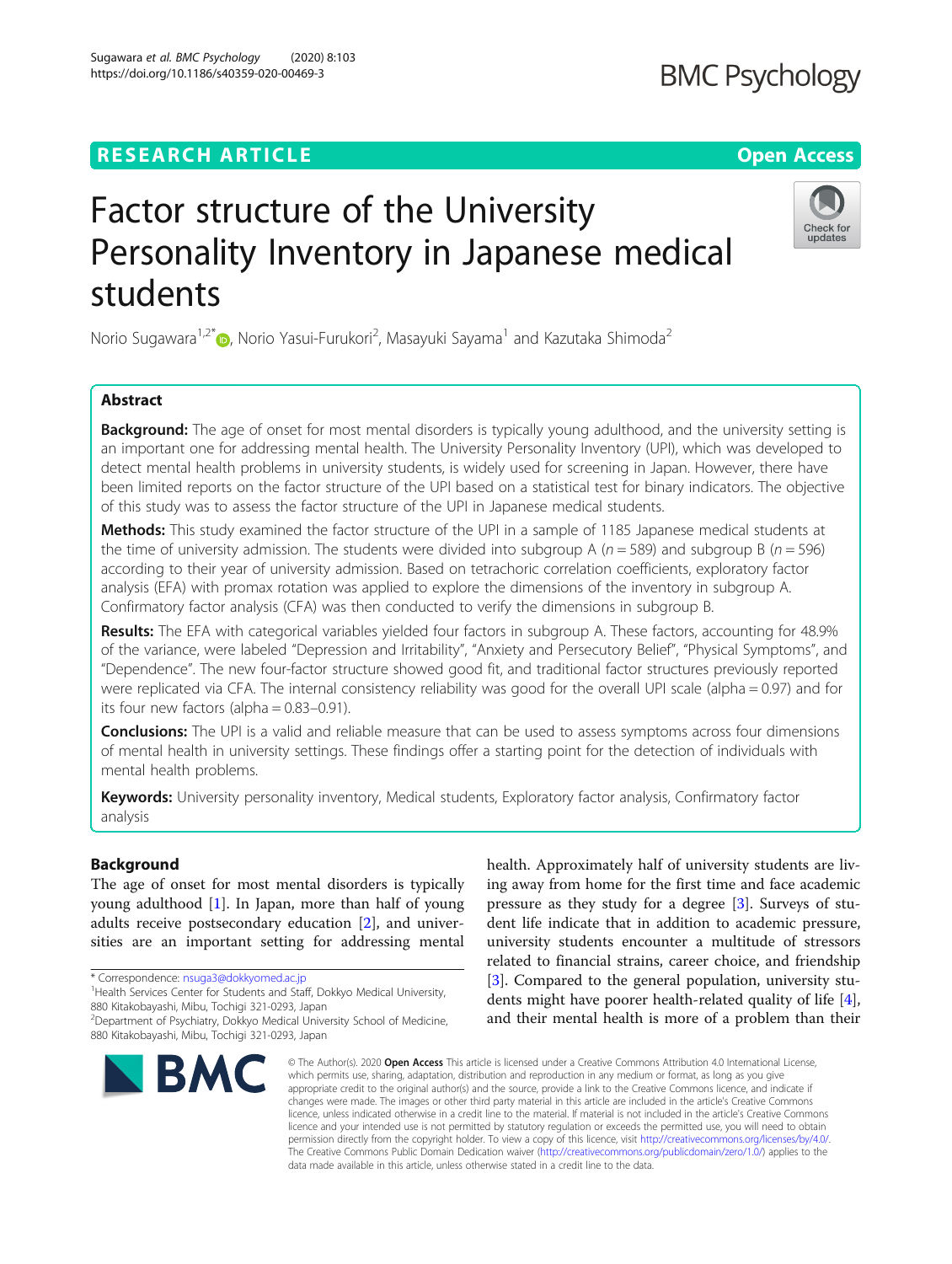# <span id="page-1-0"></span>Table 1 Factor loadings in the exploratory factor analysis of the university personality inventory

| Item           |                                          | Factor 1 | Factor 2 | Factor 3 | Factor 4 |
|----------------|------------------------------------------|----------|----------|----------|----------|
| 1              | Poor appetite                            | 0.016    | $-0.056$ | 0.664    | 0.106    |
| $\overline{2}$ | Feel sick, stomachache                   | 0.003    | 0.013    | 0.761    | 0.019    |
| 3              | Easily have diarrhea or constipation     | $-0.145$ | 0.183    | 0.388    | 0.139    |
| 4              | Care about palpitation and pulse         | $-0.129$ | 0.393    | 0.404    | 0.018    |
| 6              | Full of dissatisfaction and complaints   | 0.693    | 0.145    | $-0.011$ | 0.013    |
| 7              | High expectation from parents            | 0.483    | 0.038    | 0.039    | $-0.126$ |
| 8              | My past and family is misfortune         | 0.766    | 0.050    | $-0.183$ | $-0.154$ |
| 9              | Over-worry about my future               | 0.177    | 0.214    | $-0.059$ | 0.406    |
| 10             | Do not like meeting others               | 0.584    | $-0.006$ | 0.200    | 0.083    |
| 11             | Feel that I am not myself                | 0.285    | 0.238    | 0.068    | 0.349    |
| 12             | Lack of enthusiasm and positivity        | 0.470    | $-0.271$ | 0.538    | 0.184    |
| 13             | Pessimistic                              | 0.358    | 0.152    | 0.185    | 0.282    |
| 14             | Distracted                               | 0.164    | 0.119    | 0.224    | 0.405    |
| 15             | Over-uneven in emotion                   | 0.430    | 0.264    | 0.042    | 0.110    |
| 16             | Frequent insomnia                        | 0.245    | 0.072    | 0.230    | 0.021    |
| 17             | Headache                                 | 0.098    | $-0.018$ | 0.691    | $-0.076$ |
| 18             | Ache in neck and shoulder                | $-0.043$ | $-0.001$ | 0.632    | $-0.096$ |
| 19             | Chest pain or feel oppressed             | 0.040    | 0.132    | 0.545    | 0.050    |
| 21             | Intolerance                              | 0.048    | 0.409    | $-0.255$ | 0.576    |
| 22             | Inclined to worry                        | 0.234    | 0.291    | 0.126    | 0.235    |
| 23             | Restless                                 | 0.522    | 0.327    | 0.033    | $-0.061$ |
| 24             | Irritable                                | 0.657    | 0.329    | $-0.074$ | $-0.112$ |
| 25             | Have idea of wanting to die              | 0.685    | 0.086    | $-0.045$ | 0.051    |
| 26             | No interest in anything                  | 0.523    | $-0.227$ | 0.178    | 0.452    |
| 27             | Declining memory                         | 0.235    | 0.141    | 0.217    | 0.172    |
| 28             | Lack of patience                         | 0.339    | $-0.160$ | 0.284    | 0.354    |
| 29             | Lack of judgment                         | $-0.151$ | $-0.008$ | 0.090    | 0.833    |
| 30             | Too dependent on others                  | 0.080    | 0.143    | $-0.097$ | 0.567    |
| 31             | Distressed by blushing                   | $-0.156$ | 0.516    | 0.069    | $-0.029$ |
| 32             | Stuttering, faltering voice              | 0.128    | 0.309    | 0.270    | 0.083    |
| 33             | Feel hot and cold                        | $-0.357$ | 0.377    | 0.660    | 0.004    |
| 34             | Concern about urination or sexual organs | 0.352    | 0.404    | 0.107    | $-0.294$ |
| 36             | Uneasy without reason                    | 0.194    | 0.225    | 0.028    | 0.437    |
| 37             | Feel uneasy when alone                   | $-0.046$ | 0.336    | 0.026    | 0.250    |
| 38             | Lack of confidence                       | 0.007    | 0.029    | 0.155    | 0.753    |
| 39             | Irresolute about anything                | $-0.119$ | 0.114    | $-0.063$ | 0.837    |
| 40             | Easily feel misunderstood                | 0.450    | 0.449    | $-0.079$ | $-0.104$ |
| 41             | Lack faith in others                     | 0.560    | 0.036    | 0.063    | 0.141    |
| 42             | Over-suspicious                          | 0.047    | 0.411    | 0.007    | 0.265    |
| 43             | Unwilling to associate with others       | 0.644    | $-0.162$ | 0.038    | 0.185    |
| 44             | Feel self-abased                         | 0.222    | 0.280    | $-0.001$ | 0.384    |
| 45             | Catastrophizing                          | 0.005    | 0.521    | 0.032    | 0.207    |
| 46             | Physically exhausted                     | 0.172    | $-0.191$ | 0.656    | 0.238    |
| 47             | In cold sweat when I hurry               | $-0.225$ | 0.460    | 0.157    | 0.114    |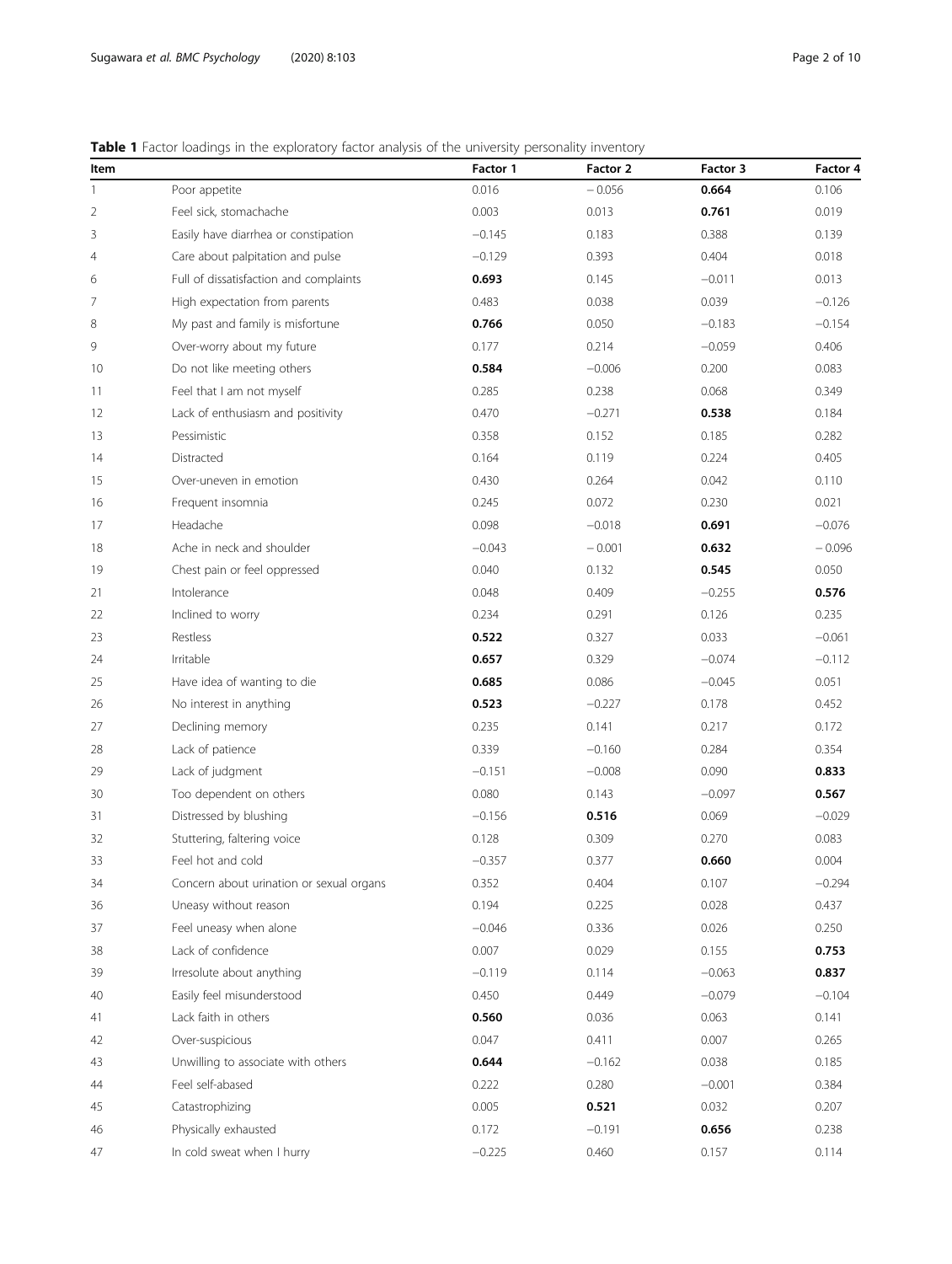Table 1 Factor loadings in the exploratory factor analysis of the university personality inventory (Continued)

| Item |                                           | Factor 1 | Factor 2 | Factor 3 | Factor 4 |
|------|-------------------------------------------|----------|----------|----------|----------|
| 48   | Dizzy when I stand up                     | 0.045    | 0.031    | 0.745    | $-0.215$ |
| 49   | Have ever lost consciousness, cramp       | 0.155    | 0.309    | 0.190    | $-0.283$ |
| 51   | Over-rigid                                | 0.167    | 0.365    | $-0.039$ | 0.060    |
| 52   | Cannot give up repeating things           | $-0.055$ | 0.506    | $-0.154$ | 0.254    |
| 53   | Susceptible to dirtiness                  | 0.052    | 0.417    | 0.154    | $-0.034$ |
| 54   | Cannot get rid of meaningless idea        | 0.272    | 0.382    | $-0.085$ | 0.286    |
| 55   | Sense weird smell from myself             | 0.151    | 0.551    | $-0.059$ | 0.029    |
| 56   | Suspect others say something bad about me | 0.434    | 0.538    | 0.158    | $-0.367$ |
| 57   | Wary of others                            | 0.214    | 0.600    | $-0.202$ | 0.325    |
| 58   | Care about others' gaze                   | 0.087    | 0.638    | $-0.101$ | 0.268    |
| 59   | Feel others despise me                    | 0.341    | 0.217    | 0.201    | 0.145    |
| 60   | Sensitive emotions                        | 0.432    | 0.401    | $-0.115$ | 0.104    |
|      | Interfactor correlations                  |          |          |          |          |
|      | Factor 1                                  | 1.000    |          |          |          |
|      | Factor 2                                  | 0.567    | 1.000    |          |          |
|      | Factor 3                                  | 0.567    | 0.567    | 1.000    |          |
|      | Factor 4                                  | 0.616    | 0.533    | 0.464    | 1.000    |

The loadings of 0.50 or above are boldfaced

physical health [\[5](#page-9-0)]. Although mental illness is prevalent in university students  $[6, 7]$  $[6, 7]$  $[6, 7]$  $[6, 7]$ , a nonnegligible number of students are reluctant to use mental health services [\[8](#page-9-0)] and do not receive adequate treatment [\[9](#page-9-0)]. Previous studies have shown that mental health in university students could affect not only their grades but also their intention to drop out  $[4, 10]$  $[4, 10]$  $[4, 10]$ . Given the relationship between academic outcomes and mental health, screening for and treating mental health problems have been proposed to promote mental health in university settings.

The University Personality Inventory (UPI), which was developed to assess the mental health status of university students in 1966, has been widely adopted in universities in Japan [\[11](#page-9-0)]. The UPI is a 60-item self-report questionnaire that uses a binary scale. The existing literature supports the reliability and convergent validity of this scale [\[12](#page-9-0)–[14](#page-9-0)]. Students with a UPI total sum score above 20 or those who respond "yes" to item 25 ("Have an idea of wanting to die") are identified and guided to arrange personal interviews with mental health professionals [\[11](#page-9-0)]. However, mental health problems are heterogeneous and are expressed as a combination of emotional, physical, and social complaints [\[15\]](#page-9-0). Traditionally, the UPI has been regarded as a multidimensional instrument for assessing symptoms across four or five domains: physical symptoms, depression, anxiety, neuroticism, persecutory beliefs, and obsessive-compulsive symptoms [[11\]](#page-9-0). However, it has been half a century since the UPI was developed in Japan. Differences in social norms and the degree of westernization could cause psychological distress specific to modern life [\[16](#page-9-0)] and affect the factor structure of an instrument that assesses the mental health status of Japanese university students. Furthermore, there have been limited reports on the factor structure of the UPI based on a statistical test for binary indicators [[11,](#page-9-0) [17\]](#page-9-0). Although a recent report from China found a new five-factor structure consisting of physical symptoms, cognitive symptoms, emotional vulnerability, social avoidance, and interpersonal sensitivity [\[17\]](#page-9-0), social differences make it difficult to extrapolate the mental health status of Japanese students from the results of a Chinese sample. In addition, the 60 item measurement tool might be lengthy and onerous despite the UPI scale's established reliability. Brief measurement devices can alleviate respondent burden and lower refusal rates in surveys. It is thus necessary to assess the factor structure of the UPI and suggest the brief version for use among Japanese university students.

This study focuses on medical students, who experience a stressful environment characterized by an increasing study load due to the demanding medical curriculum  $[18]$  $[18]$ . In Japan, increasing numbers of students are dropping out of medical school, which is an important issue [[19\]](#page-9-0). A systematic review concerning mental health among medical students indicated that their levels of psychological distress are consistently higher than in the general population [[20\]](#page-9-0). The objective of this study was to assess the factor structure of the UPI in first-year medical students in Japan. To our knowledge, this study is the first to examine the factor structure of the UPI based on a statistical test for binary indicators of the scale.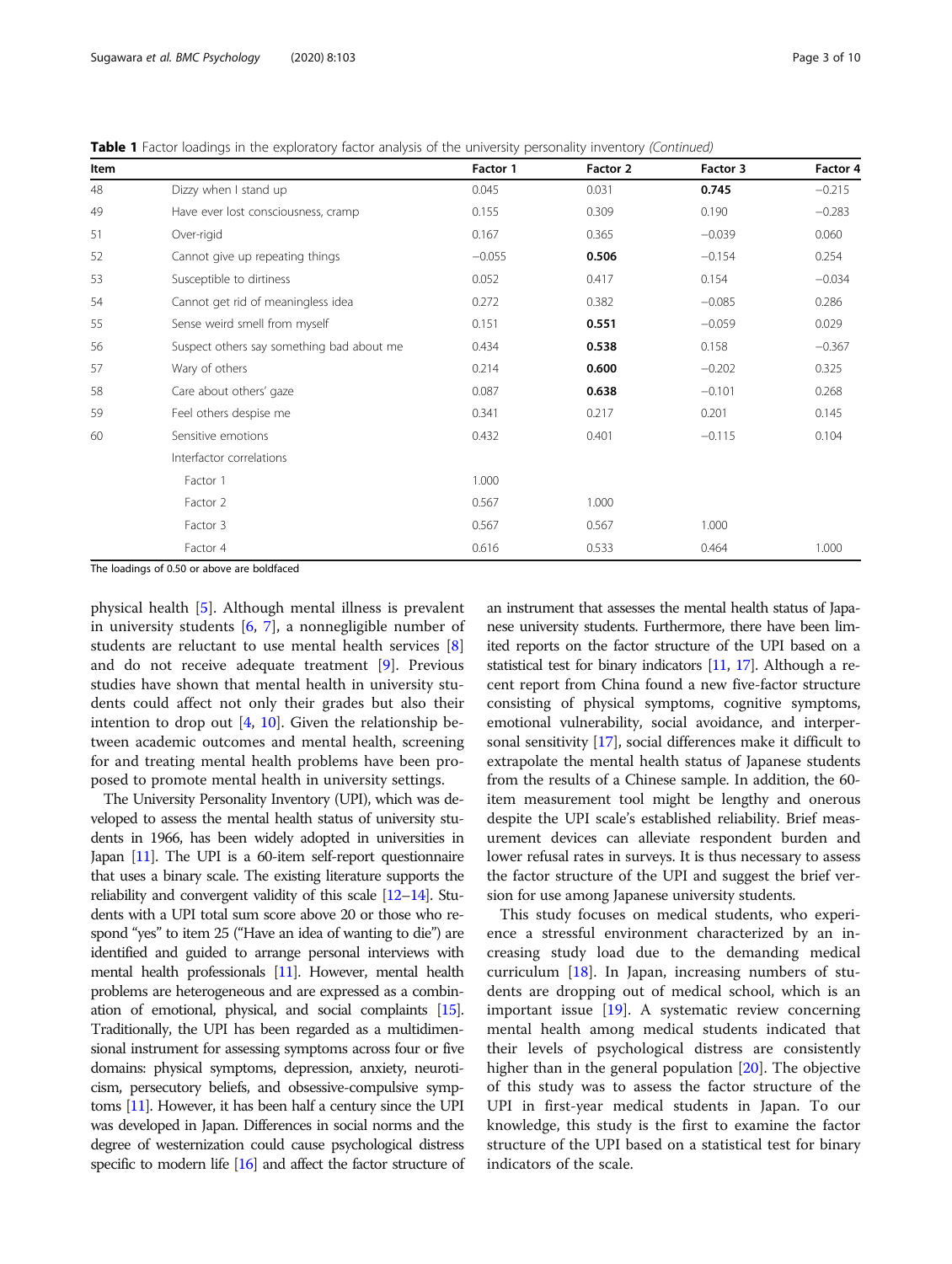<span id="page-3-0"></span>

| Table 2 Factor loadings for new four-factor model in the confirmatory factor analysis of the university personality inventory |  |
|-------------------------------------------------------------------------------------------------------------------------------|--|

| Item |                                           | New four-factor model |          |          |          |  |  |
|------|-------------------------------------------|-----------------------|----------|----------|----------|--|--|
|      |                                           | Factor 1              | Factor 2 | Factor 3 | Factor 4 |  |  |
| 6    | Full of dissatisfaction and complaints    | 0.585                 |          |          |          |  |  |
| 8    | My past and family is misfortune          | 0.353                 |          |          |          |  |  |
| 10   | Do not like meeting others                | 0.617                 |          |          |          |  |  |
| 23   | Restless                                  | 0.581                 |          |          |          |  |  |
| 24   | Irritable                                 | 0.565                 |          |          |          |  |  |
| 25   | Have idea of wanting to die               | 0.523                 |          |          |          |  |  |
| 26   | No interest in anything                   | 0.552                 |          |          |          |  |  |
| 41   | Lack faith in others                      | 0.613                 |          |          |          |  |  |
| 43   | Unwilling to associate with others        | 0.553                 |          |          |          |  |  |
| 31   | Distressed by blushing                    |                       | 0.356    |          |          |  |  |
| 45   | Catastrophizing                           |                       | 0.539    |          |          |  |  |
| 52   | Cannot give up repeating things           |                       | 0.458    |          |          |  |  |
| 55   | Sense weird smell from myself             |                       | 0.398    |          |          |  |  |
| 56   | Suspect others say something bad about me |                       | 0.462    |          |          |  |  |
| 57   | Wary of others                            |                       | 0.703    |          |          |  |  |
| 58   | Care about others' gaze                   |                       | 0.644    |          |          |  |  |
| 1    | Poor appetite                             |                       |          | 0.527    |          |  |  |
| 2    | Feel sick, stomachache                    |                       |          | 0.541    |          |  |  |
| 12   | Lack of enthusiasm and positivity         |                       |          | 0.724    |          |  |  |
| 17   | Headache                                  |                       |          | 0.519    |          |  |  |
| 18   | Ache in neck and shoulder                 |                       |          | 0.424    |          |  |  |
| 19   | Chest pain or feel oppressed              |                       |          | 0.481    |          |  |  |
| 33   | Feel hot and cold                         |                       |          | 0.457    |          |  |  |
| 46   | Physically exhausted                      |                       |          | 0.728    |          |  |  |
| 48   | Dizzy when I stand up                     |                       |          | 0.408    |          |  |  |
| 21   | Intolerance                               |                       |          |          | 0.584    |  |  |
| 29   | Lack of judgment                          |                       |          |          | 0.629    |  |  |
| 30   | Too dependent on others                   |                       |          |          | 0.585    |  |  |
| 38   | Lack of confidence                        |                       |          |          | 0.774    |  |  |
| 39   | Irresolute about anything                 |                       |          |          | 0.707    |  |  |
|      | Interfactor correlations                  |                       |          |          |          |  |  |
|      | Factor 1                                  | 1.000                 |          |          |          |  |  |
|      | Factor 2                                  | 0.683                 | 1.000    |          |          |  |  |
|      | Factor 3                                  | 0.692                 | 0.624    | 1.000    |          |  |  |
|      | Factor 4                                  | 0.618                 | 0.769    | 0.554    | 1.000    |  |  |

The factor 1 was labelled the "Depression and Ittitability" factor

The factor 2 was labelled the "Anxiety and Persecutory belief" factor

The factor 3 was labelled the "Physical symptoms" factor

The factor 4 was labelled the "Dependence" factor

## Methods

# Participants

This study was conducted between April 2010 and April 2019. The surveys were distributed to 1188 medical students in April of their first year at Dokkyo Medical University School of Medicine. Of the 1188 distributed surveys, 1185 questionnaires (749 males and 436 females) were completed. The demographic data (age and sex) were obtained from a self-report questionnaire. The 1185 students were divided into two subgroups according to their year of university admission. Subgroup A  $(n = 589; 372$  males and 217 females) consisted of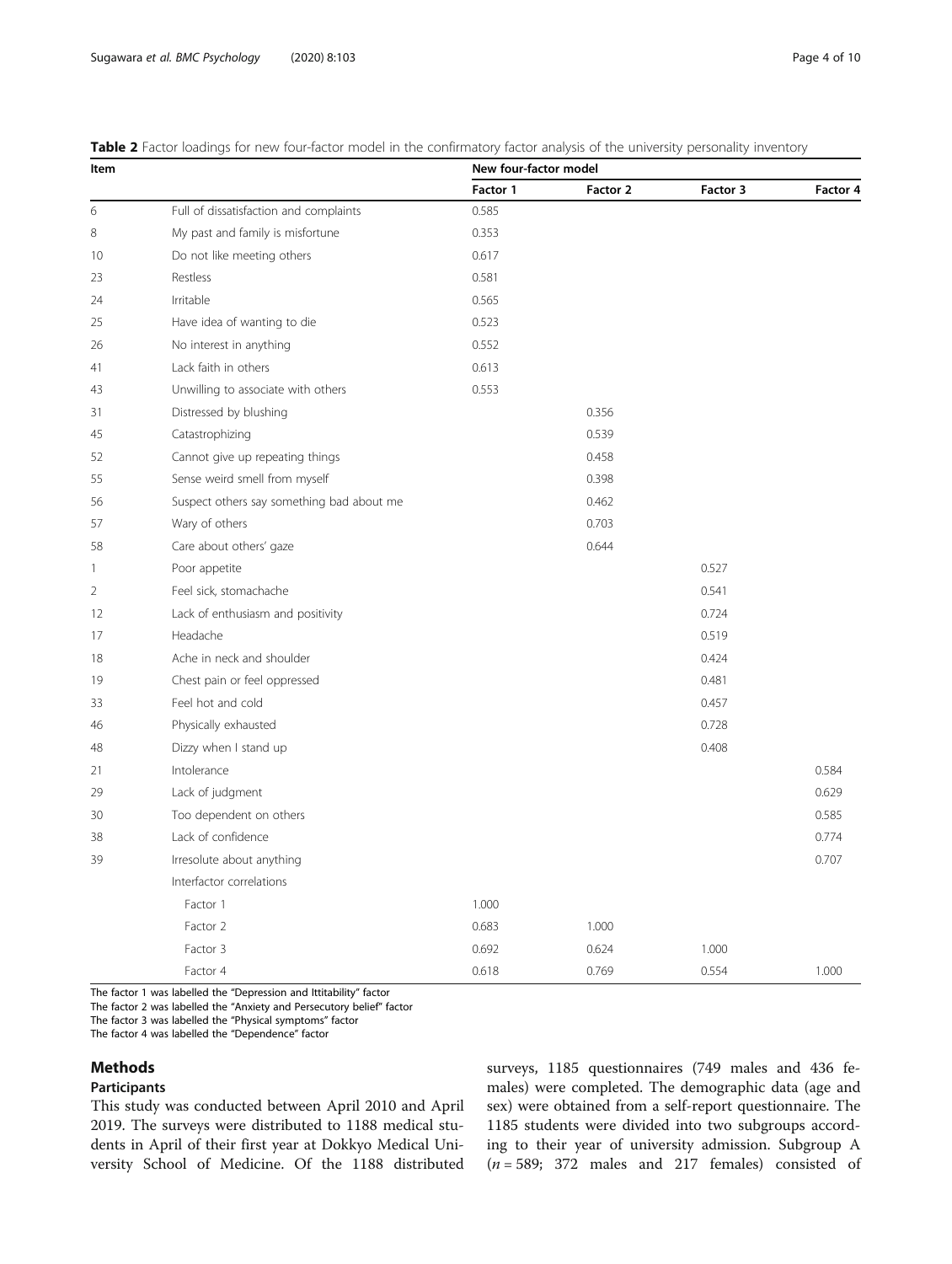<span id="page-4-0"></span>Table 3 Factor loadings for traditional four-factor model in the confirmatory factor analysis of the university personality inventory

| Item |                                          | <b>Traditional four-factor model</b> |          |          |          |  |  |  |
|------|------------------------------------------|--------------------------------------|----------|----------|----------|--|--|--|
|      |                                          | Factor 1                             | Factor 2 | Factor 3 | Factor 4 |  |  |  |
| 1    | Poor appetite                            | 0.544                                |          |          |          |  |  |  |
| 2    | Feel sick, stomachache                   | 0.591                                |          |          |          |  |  |  |
| 3    | Easily have diarrhea or constipation     | 0.412                                |          |          |          |  |  |  |
| 4    | Care about palpitation and pulse         | 0.395                                |          |          |          |  |  |  |
| 16   | Frequent insomnia                        | 0.400                                |          |          |          |  |  |  |
| 17   | Headache                                 | 0.506                                |          |          |          |  |  |  |
| 18   | Ache in neck and shoulder                | 0.356                                |          |          |          |  |  |  |
| 19   | Chest pain or feel oppressed             | 0.473                                |          |          |          |  |  |  |
| 31   | Distressed by blushing                   | 0.270                                |          |          |          |  |  |  |
| 32   | Stuttering, faltering voice              | 0.465                                |          |          |          |  |  |  |
| 33   | Feel hot and cold                        | 0.490                                |          |          |          |  |  |  |
| 34   | Concern about urination or sexual organs | 0.354                                |          |          |          |  |  |  |
| 46   | Physically exhausted                     | 0.662                                |          |          |          |  |  |  |
| 47   | In cold sweat when I hurry               | 0.358                                |          |          |          |  |  |  |
| 48   | Dizzy when I stand up                    | 0.432                                |          |          |          |  |  |  |
| 49   | Have ever lost consciousness, cramp      | 0.102                                |          |          |          |  |  |  |
| 6    | Full of dissatisfaction and complaints   |                                      | 0.573    |          |          |  |  |  |
| 7    | High expectation from parents            |                                      | 0.253    |          |          |  |  |  |
| 8    | My past and family is misfortune         |                                      | 0.217    |          |          |  |  |  |
| 9    | Over-worry about my future               |                                      | 0.502    |          |          |  |  |  |
| 10   | Do not like meeting others               |                                      | 0.519    |          |          |  |  |  |
| 11   | Feel that I am not myself                |                                      | 0.490    |          |          |  |  |  |
| 12   | Lack of enthusiasm and positivity        |                                      | 0.621    |          |          |  |  |  |
| 13   | Pessimistic                              |                                      | 0.674    |          |          |  |  |  |
| 14   | Distracted                               |                                      | 0.622    |          |          |  |  |  |
| 15   | Over-uneven in emotion                   |                                      | 0.563    |          |          |  |  |  |
| 21   | Intolerance                              |                                      | 0.521    |          |          |  |  |  |
| 22   | Inclined to worry                        |                                      | 0.579    |          |          |  |  |  |
| 23   | Restless                                 |                                      | 0.568    |          |          |  |  |  |
| 24   | Irritable                                |                                      | 0.506    |          |          |  |  |  |
| 25   | Have idea of wanting to die              |                                      | 0.408    |          |          |  |  |  |
| 26   | No interest in anything                  |                                      | 0.529    |          |          |  |  |  |
| 27   | Declining memory                         |                                      | 0.502    |          |          |  |  |  |
| 28   | Lack of patience                         |                                      | 0.546    |          |          |  |  |  |
| 29   | Lack of judgment                         |                                      | 0.505    |          |          |  |  |  |
| 30   | Too dependent on others                  |                                      | 0.469    |          |          |  |  |  |
| 36   | Uneasy without reason                    |                                      |          | 0.564    |          |  |  |  |
| 37   | Feel uneasy when alone                   |                                      |          | 0.317    |          |  |  |  |
| 38   | Lack of confidence                       |                                      |          | 0.638    |          |  |  |  |
| 39   | Irresolute about anything                |                                      |          | 0.525    |          |  |  |  |
| 40   | Easily feel misunderstood                |                                      |          | 0.466    |          |  |  |  |
| 41   | Lack faith in others                     |                                      |          | 0.496    |          |  |  |  |
| 42   | Over-suspicious                          |                                      |          | 0.501    |          |  |  |  |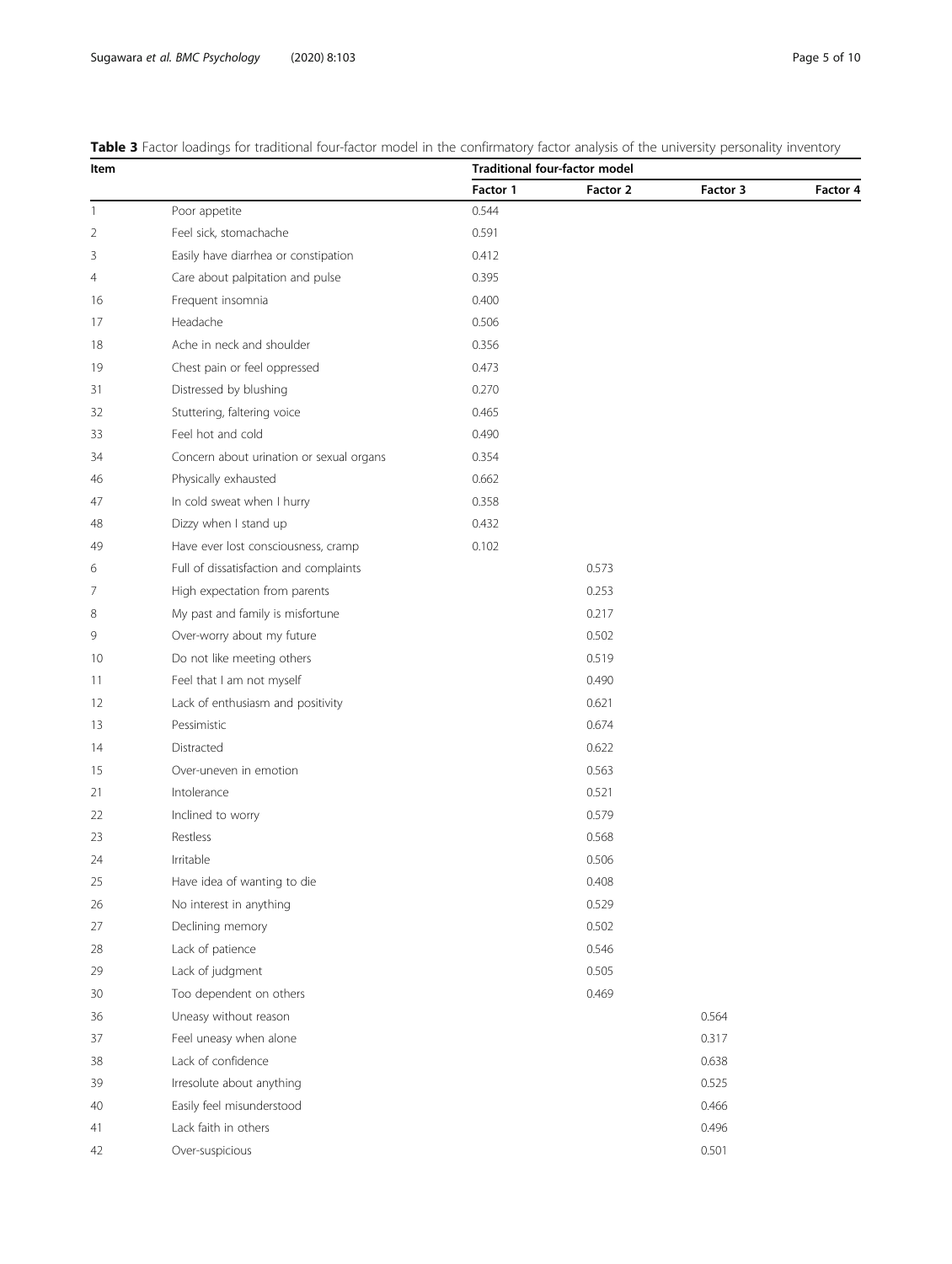| Item |                                           | Traditional four-factor model |          |          |          |  |  |  |
|------|-------------------------------------------|-------------------------------|----------|----------|----------|--|--|--|
|      |                                           | Factor 1                      | Factor 2 | Factor 3 | Factor 4 |  |  |  |
| 43   | Unwilling to associate with others        |                               |          | 0.419    |          |  |  |  |
| 44   | Feel self-abased                          |                               |          | 0.627    |          |  |  |  |
| 45   | Catastrophizing                           |                               |          | 0.527    |          |  |  |  |
| 51   | Over-rigid                                |                               |          |          | 0.396    |  |  |  |
| 52   | Cannot give up repeating things           |                               |          |          | 0.394    |  |  |  |
| 53   | Susceptible to dirtiness                  |                               |          |          | 0.351    |  |  |  |
| 54   | Cannot get rid of meaningless idea        |                               |          |          | 0.623    |  |  |  |
| 55   | Sense weird smell from myself             |                               |          |          | 0.429    |  |  |  |
| 56   | Suspect others say something bad about me |                               |          |          | 0.416    |  |  |  |
| 57   | Wary of others                            |                               |          |          | 0.697    |  |  |  |
| 58   | Care about others' gaze                   |                               |          |          | 0.639    |  |  |  |
| 59   | Feel others despise me                    |                               |          |          | 0.475    |  |  |  |
| 60   | Sensitive emotions                        |                               |          |          | 0.596    |  |  |  |
|      | Interfactor correlations                  |                               |          |          |          |  |  |  |
|      | Factor 1                                  | 1.000                         |          |          |          |  |  |  |
|      | Factor 2                                  | 0.753                         | 1.000    |          |          |  |  |  |
|      | Factor 3                                  | 0.712                         | 0.959    | 1.000    |          |  |  |  |
|      | Factor 4                                  | 0.690                         | 0.897    | 0.939    | 1.000    |  |  |  |

Table 3 Factor loadings for traditional four-factor model in the confirmatory factor analysis of the university personality inventory (Continued)

The factor 1 was labelled the "Physical symptoms" factor

The factor 2 was labelled the "Depression" factor

The factor 3 was labelled the "Anxiety" factor

The factor 4 was labelled the "Neuroticism and persecutory beliefs" factor

students who entered the university in an evennumbered year, and subgroup B ( $n = 596$ ; 377 males and 219 females) consisted of students who entered the university in an odd-numbered year.

## Measures

The UPI is a 60-item self-report measure assessing whether an individual usually experienced the described symptom during the past year [\[11](#page-9-0)]. For each item, a score of 1 was given for "Yes", and 0 was given for "No". After excluding the lie scales (items 5, 20, 35, and 50), we analyzed the 56 items describing psychosomatic problems. Traditionally, the 56-item UPI is regarded as a multidimensional instrument with as many as four or five factors [[11\]](#page-9-0). The higher the score, the poorer the mental and/or physical condition.

## Statistical analysis

Based on tetrachoric correlation coefficients, an EFA for binary indicators was conducted with promax rotation to analyze the underlying structure of the UPI in subgroup A. Because previous studies showed interfactor correlations in the factor structure of the UPI, we used promax rotation, which allows the factors to be correlated. We determined the number of factors to retain

based on eigenvalues, the scree test, and the interpretability of the factors; four factors were retained. Furthermore, confirmatory factor analysis (CFA) was conducted to verify the dimensions in subgroup B. Five practical fit indices were used to evaluate the model fit: the goodness of fit index (GFI), the adjusted goodness of fit index (AGFI), the root mean square error of approximation (RMSEA), and the comparative fit index (CFI). A GFI, AGFI and CFI close to 1 indicate a good fit. An RMSEA < 0.05 indicates good fit. The data analysis was performed using R for Windows, Version 3.6.3 (The R Foundation for Statistical Computing, Vienna, Austria) [\[21\]](#page-9-0).

# Results

The mean  $(\pm$  standard deviation) age of the study participants was  $19.6 \pm 1.7$  years (subgroup A:  $19.6 \pm 1.7$ ; subgroup B:  $19.5 \pm 1.6$ ). The overall reliability of the scale was good (alpha = 0.97). Corrected item-total correlations for individual items ranged from 0.37 (item 31, "Distressed by blushing") to 0.80 (item 13, "Pessimistic"). The EFA with categorical variables yielded four factors in subgroup A. Factors 1 through Factor 4 were tentatively labeled "Depression and Irritability", "Anxiety and Persecutory Belief", "Physical Symptoms", and "Dependence". These factors accounted for 48.9% of the variance.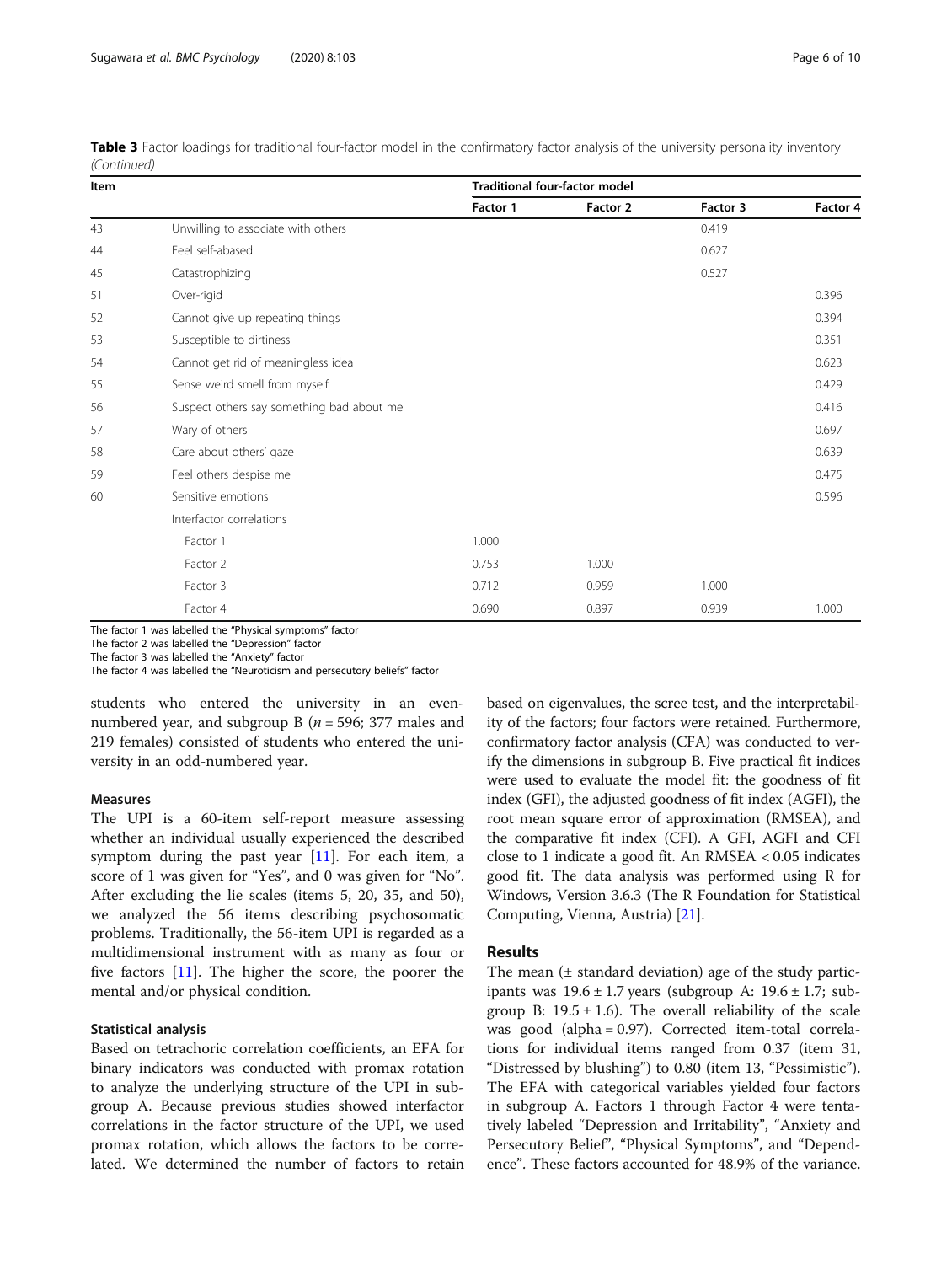| Item |                                          |          | <b>Table +</b> Lactor loadings for traditional live factor moderni the committatory factor analysis of the differently personality inventory<br><b>Traditional five-factor model</b> |          |          |          |  |  |
|------|------------------------------------------|----------|--------------------------------------------------------------------------------------------------------------------------------------------------------------------------------------|----------|----------|----------|--|--|
|      |                                          | Factor 1 | Factor 2                                                                                                                                                                             | Factor 3 | Factor 4 | Factor 5 |  |  |
| 1    | Poor appetite                            | 0.544    |                                                                                                                                                                                      |          |          |          |  |  |
| 2    | Feel sick, stomachache                   | 0.591    |                                                                                                                                                                                      |          |          |          |  |  |
| 3    | Easily have diarrhea or constipation     | 0.412    |                                                                                                                                                                                      |          |          |          |  |  |
| 4    | Care about palpitation and pulse         | 0.395    |                                                                                                                                                                                      |          |          |          |  |  |
| 16   | Frequent insomnia                        | 0.400    |                                                                                                                                                                                      |          |          |          |  |  |
| 17   | Headache                                 | 0.506    |                                                                                                                                                                                      |          |          |          |  |  |
| 18   | Ache in neck and shoulder                | 0.356    |                                                                                                                                                                                      |          |          |          |  |  |
| 19   | Chest pain or feel oppressed             | 0.473    |                                                                                                                                                                                      |          |          |          |  |  |
| 31   | Distressed by blushing                   | 0.270    |                                                                                                                                                                                      |          |          |          |  |  |
| 32   | Stuttering, faltering voice              | 0.465    |                                                                                                                                                                                      |          |          |          |  |  |
| 33   | Feel hot and cold                        | 0.490    |                                                                                                                                                                                      |          |          |          |  |  |
| 34   | Concern about urination or sexual organs | 0.355    |                                                                                                                                                                                      |          |          |          |  |  |
| 46   | Physically exhausted                     | 0.662    |                                                                                                                                                                                      |          |          |          |  |  |
| 47   | In cold sweat when I hurry               | 0.358    |                                                                                                                                                                                      |          |          |          |  |  |
| 48   | Dizzy when I stand up                    | 0.432    |                                                                                                                                                                                      |          |          |          |  |  |
| 49   | Have ever lost consciousness, cramp      | 0.102    |                                                                                                                                                                                      |          |          |          |  |  |
| 6    | Full of dissatisfaction and complaints   |          | 0.573                                                                                                                                                                                |          |          |          |  |  |
| 7    | High expectation from parents            |          | 0.253                                                                                                                                                                                |          |          |          |  |  |
| 8    | My past and family is misfortune         |          | 0.217                                                                                                                                                                                |          |          |          |  |  |
| 9    | Over-worry about my future               |          | 0.502                                                                                                                                                                                |          |          |          |  |  |
| 10   | Do not like meeting others               |          | 0.519                                                                                                                                                                                |          |          |          |  |  |
| 11   | Feel that I am not myself                |          | 0.490                                                                                                                                                                                |          |          |          |  |  |
| 12   | Lack of enthusiasm and positivity        |          | 0.621                                                                                                                                                                                |          |          |          |  |  |
| 13   | Pessimistic                              |          | 0.674                                                                                                                                                                                |          |          |          |  |  |
| 14   | Distracted                               |          | 0.622                                                                                                                                                                                |          |          |          |  |  |
| 15   | Over-uneven in emotion                   |          | 0.563                                                                                                                                                                                |          |          |          |  |  |
| 21   | Intolerance                              |          | 0.521                                                                                                                                                                                |          |          |          |  |  |
| 22   | Inclined to worry                        |          | 0.579                                                                                                                                                                                |          |          |          |  |  |
| 23   | Restless                                 |          | 0.568                                                                                                                                                                                |          |          |          |  |  |
| 24   | Irritable                                |          | 0.506                                                                                                                                                                                |          |          |          |  |  |
| 25   | Have idea of wanting to die              |          | 0.408                                                                                                                                                                                |          |          |          |  |  |
| 26   | No interest in anything                  |          | 0.529                                                                                                                                                                                |          |          |          |  |  |
| 27   | Declining memory                         |          | 0.502                                                                                                                                                                                |          |          |          |  |  |
| 28   | Lack of patience                         |          | 0.546                                                                                                                                                                                |          |          |          |  |  |
| 29   | Lack of judgment                         |          | 0.505                                                                                                                                                                                |          |          |          |  |  |
| 30   | Too dependent on others                  |          | 0.469                                                                                                                                                                                |          |          |          |  |  |
| 36   | Uneasy without reason                    |          |                                                                                                                                                                                      | 0.564    |          |          |  |  |
| 37   | Feel uneasy when alone                   |          |                                                                                                                                                                                      | 0.317    |          |          |  |  |
| 38   | Lack of confidence                       |          |                                                                                                                                                                                      | 0.638    |          |          |  |  |
| 39   | Irresolute about anything                |          |                                                                                                                                                                                      | 0.525    |          |          |  |  |
| 40   | Easily feel misunderstood                |          |                                                                                                                                                                                      | 0.466    |          |          |  |  |
| 41   | Lack faith in others                     |          |                                                                                                                                                                                      | 0.496    |          |          |  |  |
| 42   | Over-suspicious                          |          |                                                                                                                                                                                      | 0.501    |          |          |  |  |

# <span id="page-6-0"></span>Table 4 Factor loadings for traditional five-factor model in the confirmatory factor analysis of the university personality inventory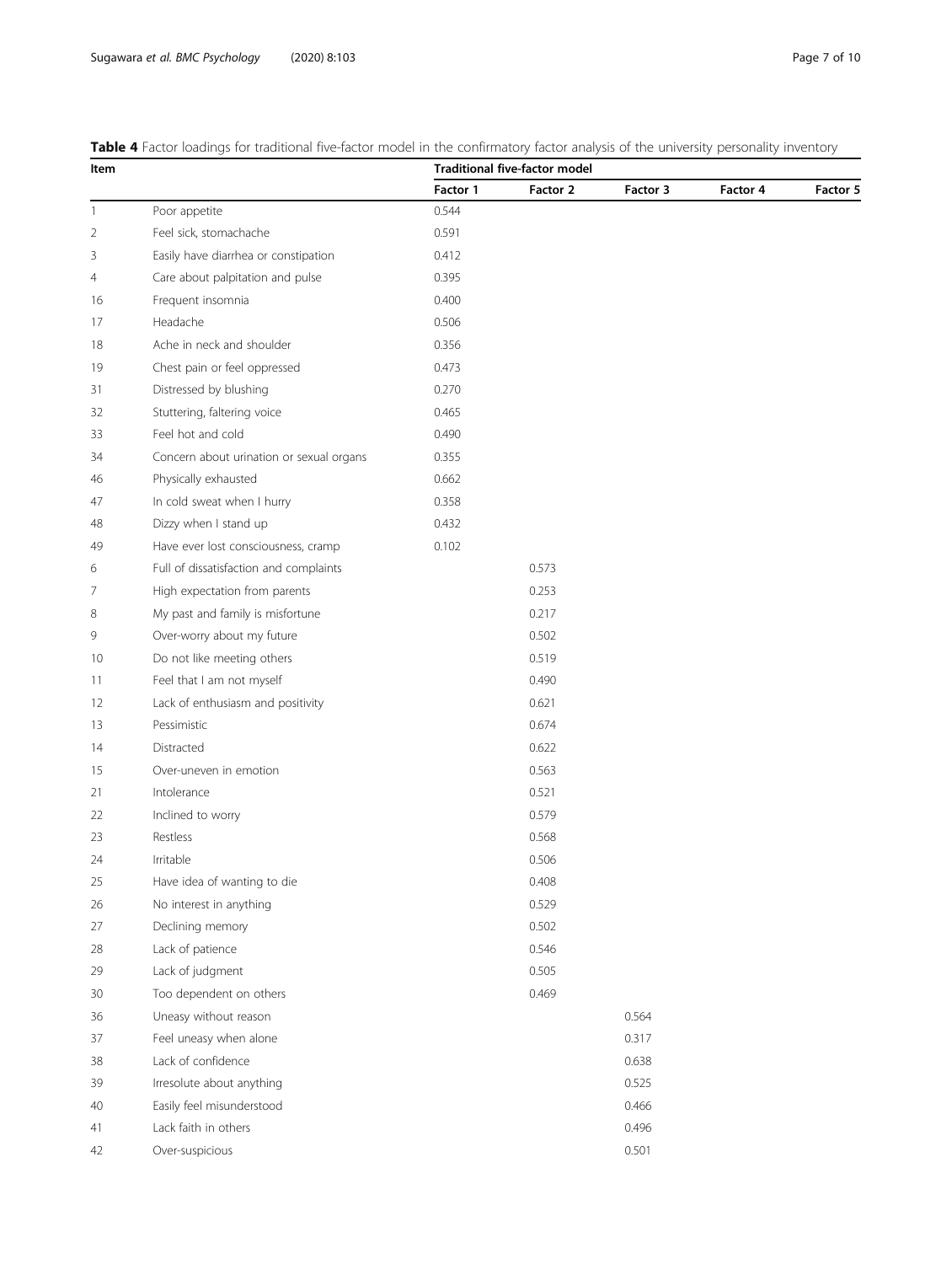| Item |                                           | <b>Traditional five-factor model</b> |          |          |          |          |  |  |  |
|------|-------------------------------------------|--------------------------------------|----------|----------|----------|----------|--|--|--|
|      |                                           | Factor 1                             | Factor 2 | Factor 3 | Factor 4 | Factor 5 |  |  |  |
| 43   | Unwilling to associate with others        |                                      |          | 0.419    |          |          |  |  |  |
| 44   | Feel self-abased                          |                                      |          | 0.627    |          |          |  |  |  |
| 45   | Catastrophizing                           |                                      |          | 0.527    |          |          |  |  |  |
| 51   | Over-rigid                                |                                      |          |          | 0.452    |          |  |  |  |
| 52   | Cannot give up repeating things           |                                      |          |          | 0.447    |          |  |  |  |
| 53   | Susceptible to dirtiness                  |                                      |          |          | 0.400    |          |  |  |  |
| 54   | Cannot get rid of meaningless idea        |                                      |          |          | 0.710    |          |  |  |  |
| 55   | Sense weird smell from myself             |                                      |          |          |          | 0.436    |  |  |  |
| 56   | Suspect others say something bad about me |                                      |          |          |          | 0.423    |  |  |  |
| 57   | Wary of others                            |                                      |          |          |          | 0.709    |  |  |  |
| 58   | Care about others' gaze                   |                                      |          |          |          | 0.650    |  |  |  |
| 59   | Feel others despise me                    |                                      |          |          |          | 0.483    |  |  |  |
| 60   | Sensitive emotions                        |                                      |          |          |          | 0.607    |  |  |  |
|      | Interfactor correlations                  |                                      |          |          |          |          |  |  |  |
|      | Factor 1                                  | 1.000                                |          |          |          |          |  |  |  |
|      | Factor 2                                  | 0.753                                | 1.000    |          |          |          |  |  |  |
|      | Factor 3                                  | 0.712                                | 0.959    | 1.000    |          |          |  |  |  |
|      | Factor 4                                  | 0.601                                | 0.786    | 0.824    | 1.000    |          |  |  |  |
|      | Factor 5                                  | 0.681                                | 0.883    | 0.923    | 0.796    | 1.000    |  |  |  |

<span id="page-7-0"></span>

| Table 4 Factor loadings for traditional five-factor model in the confirmatory factor analysis of the university personality inventory |  |  |  |  |  |  |
|---------------------------------------------------------------------------------------------------------------------------------------|--|--|--|--|--|--|
| (Continued)                                                                                                                           |  |  |  |  |  |  |

The factor 1 was labelled the "Physical symptoms" factor

The factor 2 was labelled the "Depression" factor

The factor 3 was labelled the "Anxiety" factor

The factor 4 was labelled the "Obsessive-compulsive" factor

The factor 5 was labelled the "Persecutory beliefs" factor

Table [1](#page-1-0) presents the rotated factor loadings for the new four-factor model. Twenty-six items had low loadings: 3, 4, 7, 9, 11, 13, 14, 15, 16, 22, 27, 28, 32, 34, 36, 37, 40, 42, 44, 47, 49, 51, 53, 54, 59 and 60.

After excluding the 26 items with low loadings, a CFA was conducted on the new four-factor model with the remaining 30 items in subgroup B. The factor loadings for the new four-factor model are shown in Table [2](#page-3-0). The alpha coefficients for the four new factors were 0.91 for "Depression and Irritability", 0.83 for "Anxiety and Persecutory Belief", 0.89 for "Physical Symptoms" and 0.90 for "Dependence". Intercorrelations between the four factors in the new four-factor model ranged from 0.55 to 0.77. For the traditional four-factor model, CFA was conducted on the 56 items in subgroup B. The factor loadings for the traditional four-factor model are shown in Table [3.](#page-4-0) The alpha coefficients for the traditional four factors were 0.89 for "Physical Symptoms", 0.94 for "Depression", 0.90 for "Anxiety" and 0.89 for "Neuroticism and Persecutory Beliefs". Intercorrelations between the four factors in the traditional four-factor model ranged from 0.69 to 0.96. For the traditional five-factor model, CFA was conducted on the 56 items in subgroup B. The factor loadings for the traditional five-factor model are shown in Table [4.](#page-6-0) The alpha coefficients for the traditional five factors were 0.89 for "Physical Symptoms", 0.94 for "Depression", 0.90 for "Anxiety", 0.78 for "Obsessive-compulsive" and 0.87 for "Persecutory Beliefs". Intercorrelations between the five factors in the traditional five-factor model ranged from 0.60 to 0.96. Table 5 shows the fit indices for the CFA models.

### **Discussion**

The aim of the present study was to examine the factor structure of the UPI among Japanese medical students. In our sample, the good internal consistency of the

|                               | GFI   | AGFI  | <b>RMSEA</b> | CFI   |
|-------------------------------|-------|-------|--------------|-------|
| One factor model              | 0.999 | O 999 | 0.034        | 0.976 |
| New four-factor model         | 1.000 | 1.000 | 0034         | 0.980 |
| Traditional four-factor model | 0.997 | 0.996 | 0027         | 0.985 |
| Traditional five-factor model | n 997 | N 996 | 0027         | 0.985 |

GFI goodness of fit index, AGFI adjusted goodness of fit index, RMSEA root mean square error of approximatin, CFI comparative fit index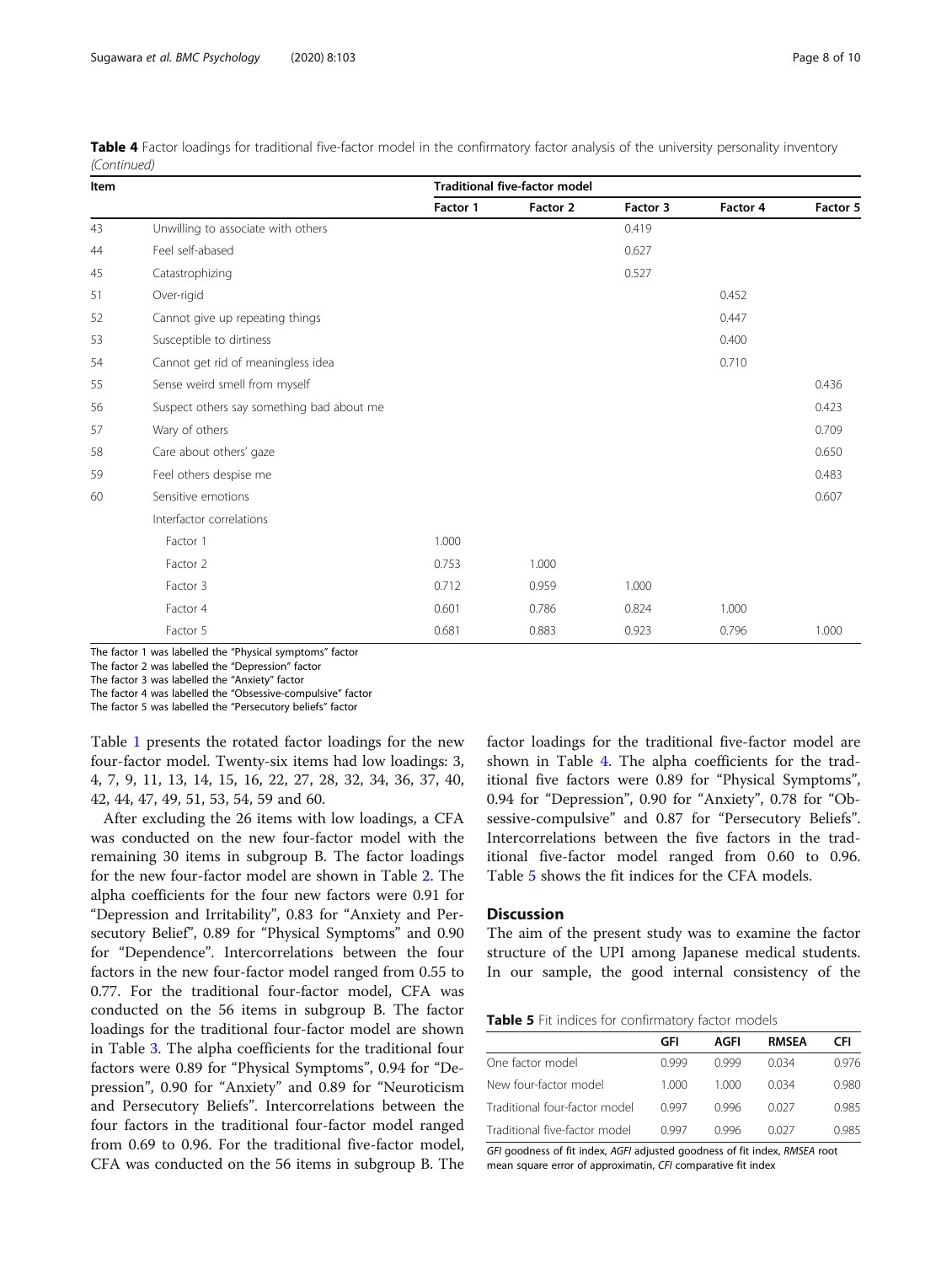overall UPI (alpha = 0.97) indicated that a total score of this scale can be used as a global indicator of psychological distress. In subgroup A, we demonstrated that the UPI consists of four factors via EFA with categorical variables. These factors, accounting for 48.9% of the variance, were labeled "Depression and Irritability", "Anxiety and Persecutory Belief", "Physical Symptoms", and "Dependence". Furthermore, the new four-factor structure showed good fit, and traditional factor structures previously reported were replicated by CFA in subgroup B.

With regard to the EFA, a previous study based on a statistical test for binary indicators found a new fivefactor structure in Chinese students [\[17](#page-9-0)]. The factors "Physical Symptoms" and "Cognitive Symptoms" in that study are comparable to the factors that we labeled "Physical Symptoms" and "Dependence", respectively. However, the UPI items belonging to the "Depression and Irritability" and "Anxiety and Persecutory Belief" factors in our new four-factor model constitute different factors in the Chinese study. The different response patterns between Japanese and Chinese individuals may be due to ethnicity or the social environment. In addition, the premorbid personality of so-called "Shin-gata utsubyo" [new-type depression (NTD)] might affect our results. In Japan, depression characterized by a premorbid personality different from the traditional melancholic temperament has been reported among young adults since approximately 2000 [\[22](#page-9-0)]. Initially, Tarumi called this novel depression "dysthymic-type" and advocated that the premorbid personality and symptomatologic features of NTD include avoidant narcissistic personality, extrapunitive feelings, and stress related to social rules and expectations [\[22](#page-9-0), [23\]](#page-9-0). The "Depression and Irritability" and "Anxiety and Persecutory Belief" factors might be premorbid features of NTD reflecting extrapunitive feelings and stress related to social rules and expectations. Furthermore, avoidant narcissistic personality might also contribute to the "Dependence" factor. In Japanese students, subclinical symptoms of depression and anxiety could be accompanied by anger, avoidance, or dependence.

In psychological evaluation, somatic symptoms are generally considered manifestations of underlying psychological distress, such as anxiety or depression [[11](#page-9-0), [15\]](#page-9-0). Previous studies found via EFA that items of emotional and physical symptoms merged and constituted new factors in Asian or Asian-American populations [[15,](#page-9-0) [24](#page-9-0)–[26](#page-9-0)]. However, exploratory analysis of the UPI did not show such merging of emotional and physical symptoms in either Japanese or Chinese students [[17\]](#page-9-0). Discrepant responses between the UPI and other psychological measures might be explained by differences in participants' age. Because most studies employing the UPI focus on university students, participants in such studies are typically in

their late teens or early 20s [[11](#page-9-0), [17\]](#page-9-0). Another explanation is that differences in items or expressed statements could affect the results.

The good fit of the CFA models of the UPI (Table [5](#page-7-0)) supports the use of all the models suggested in our study as indicators for psychological distress. However, both four-factor and five-factor traditional models of the UPI showed high interfactor correlations (> 0.95) between "Depression" and "Anxiety" in. In the same models, anxiety was also highly correlated with "Neuroticism and Persecutory Beliefs" (0.94) or "Persecutory Beliefs" (0.92). Although the structures of the abovementioned factors might have been distinct in Japanese students in the 1960s, they are not in students in the twenty-first century.

# Limitations

The current study has some limitations. First, subject recruitment was restricted to medical students. Medical students are known to be at high risk for depression and suicidal ideation [[27,](#page-9-0) [28\]](#page-9-0). In addition, students' university major could affect the response pattern on the UPI [[11](#page-9-0)]. We cannot generalize our findings to all university students. Second, due to the lack of data on clinical diagnoses or other psychological measures, we could not confirm the criterion validity of the UPI. These limitations should be addressed in future studies. Third, this research was conducted over a long 9-year period, and some underlying psychosocial factors may change over time.

## Conclusion

This study found a four-factor structure of the UPI by EFA in Japanese medical students. In Japan, this is the first study on the factor structure of the UPI based on a statistical test for binary indicators. Furthermore, CFA confirmed that the new four-factor structure as well as traditional factor structures previously reported showed good fit. The good internal consistency of the overall UPI (alpha  $= 0.97$ ) indicated that a total score of this scale can be used as a global indicator of psychological distress. The UPI is a valid and reliable measure that can be used to assess symptoms in multiple dimensions of mental health in university settings. The new four-factor model of the UPI consisting of 30 items is feasible and adequate psychological measure for modern university students. These findings offer a starting point for the detection of individuals with mental health problems. Future studies with a longitudinal design are needed to investigate the predictive validity of the UPI for mental or academic outcomes in university students.

#### Abbreviations

AGFI: Adjusted Goodness of Fit Index; CFA: Confirmatory Factor Analysis; CFI: Comparative Fit Index; EFA: Exploratory Factor Analysis; GFI: Goodness of Fit Index; NTD: New-Type Depression; RMSEA: Root Mean Square Error of Approximation; UPI: University Personality Inventory